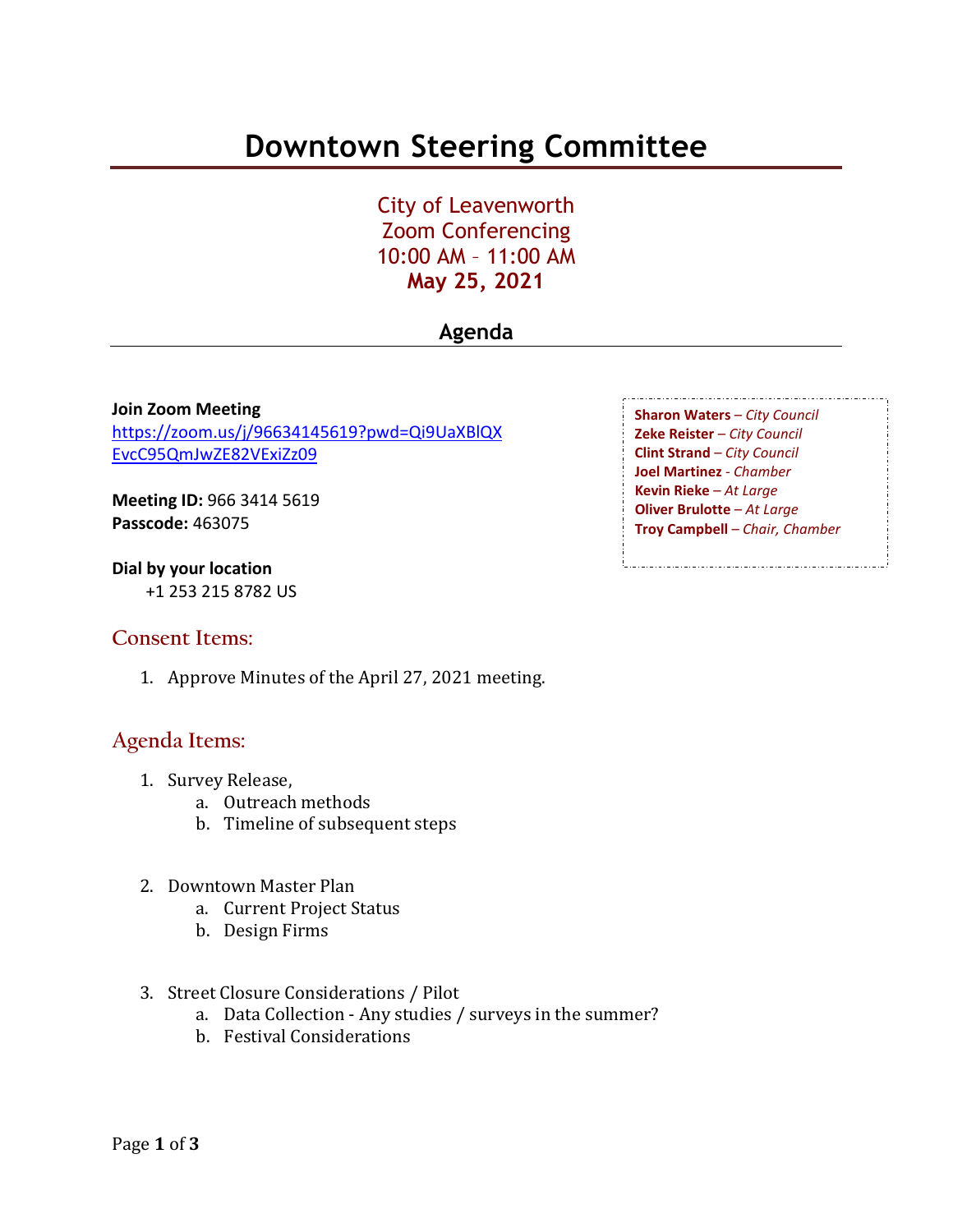## **Downtown Steering Committee**

## City of Leavenworth Council Chambers / Zoom Conferencing 10:00 AM – 12:00 PM – April 27, 2021

### **Meeting Notes**

**Attendees: Sharon Waters, Lilith Vespier, Troy Campbell, Zeke Reister, Kevin Rieke, Christie Voos, Joel Martinez, Clint Strand, Ana Cortez, Sue Cragun, Morgan Eastman**

**Consent Items: 1. Minutes of the March 23, 2021 meeting were approved**

#### **Agenda Items:**

- **1. Current Downtown Closure Status**
	- **a. City has a meeting later tonight to discuss the closure through MLK weekend of 2022**
	- **b. If the closure is extended DSC has a list of questions to reach out to community/business members with regarding a more permanent street closure**
		- **i. Important to get this circulated in multiple ways (email and snail mail) as well as to reach out to both business owners and local community members**
- **2. Downtown Master Plan Community Engagement**
	- **a. Current Project Status** 
		- **i. City is moving forward with project and will begin preconstruction in 2021 so that they can break ground in 2022. Plan includes a remodel of the Front St. Park restrooms, reconstruction of stairs, and the addition of a structure for people to keep dry under while they wait for busses on Highway 2**
		- **ii. Project will cost approximately 800k with a 10% contingency rate**
	- **b. What are recommended next steps**
		- **i. Committee agrees that it will be important to brand this as more than just a restroom remodel because the committee wants the community to know that this project is much more than that**
			- **1. Ideas for name of remodel include hospitality center update, downtown master plan phase 1, West Front Street Refurbishment, West Front Street Hospitality Center**
		- **ii. The big question that will dictate the direction of the overall remodel is whether or not Front Street will become permanently closed**
	- **c. Survey Questions**